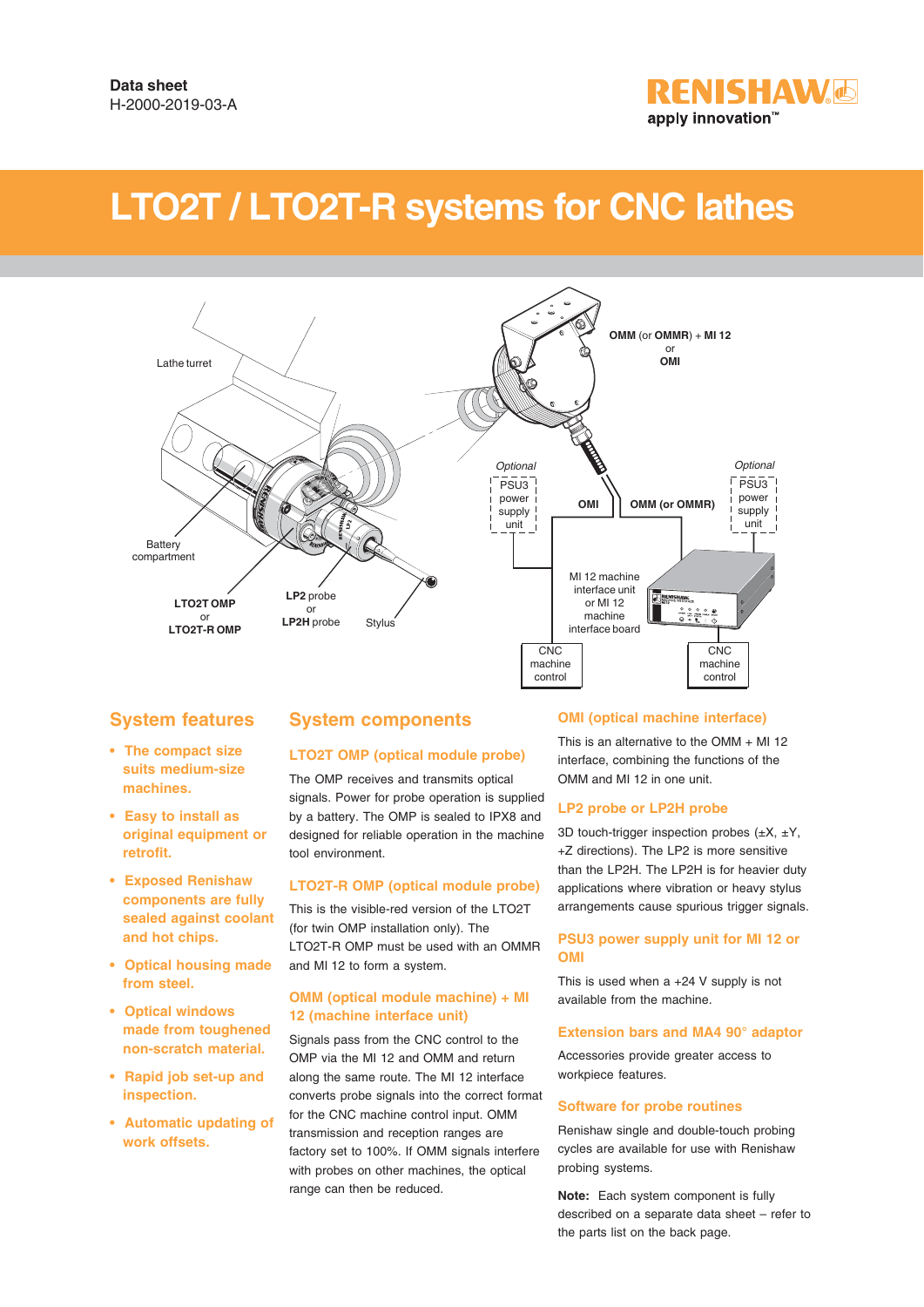## **LTO2T OMP**

The LTO2T OMP is mounted in a tool position on the lathe turret. Signal transmission and reception LEDs communicate with the OMM or OMI. Timeout and debounce time-setting switches are located inside the OMP.

For an explanation of terms and settings, see **System operation** on the opposite page.

## **LTO2T-R OMP**

When a lathe is fitted with two optical signal transmission systems, problems with signal crosstalk between the two OMPs can occur. To prevent crosstalk, the second OMP should be an LTO2T-R visible-red ('R') model.

Signals transmitted from an LTO2T-R are of a different optical frequency to the signals transmitted from a standard LTO2T model OMP.

## **LPE extension bars**

Additional reach may be obtained by fitting an LPE extension bar between the LP2 probe and the LTO2T OMP.

| <b>Extension</b>                     | Length<br>$mm$ (in)     |
|--------------------------------------|-------------------------|
| IPF <sub>1</sub><br>LPE <sub>2</sub> | 50 (1.96)<br>100 (3.94) |
| I PF3                                | 150 (5.90)              |

## **MA4 90° adaptor**

The MA4 adaptor with M16 thread connects to the LTO2T OMP.

The LP2 mounts on the MA4 at 90° to the OMP centre-line and can be set in any position through 360° before being clamped in place with three set screws.









The stylus can be set to correspond with the nominal tool tip position.

The on-centre adjuster ring is mounted on the OMP. The probe mounting screws are slackened, and the probe can be moved in incremental stages relative to the OMP by adjusting opposing grubscrews.

The mounting screws are tightened when the correct position is achieved. The adjuster ring is then removed.



Dimensions in mm (in)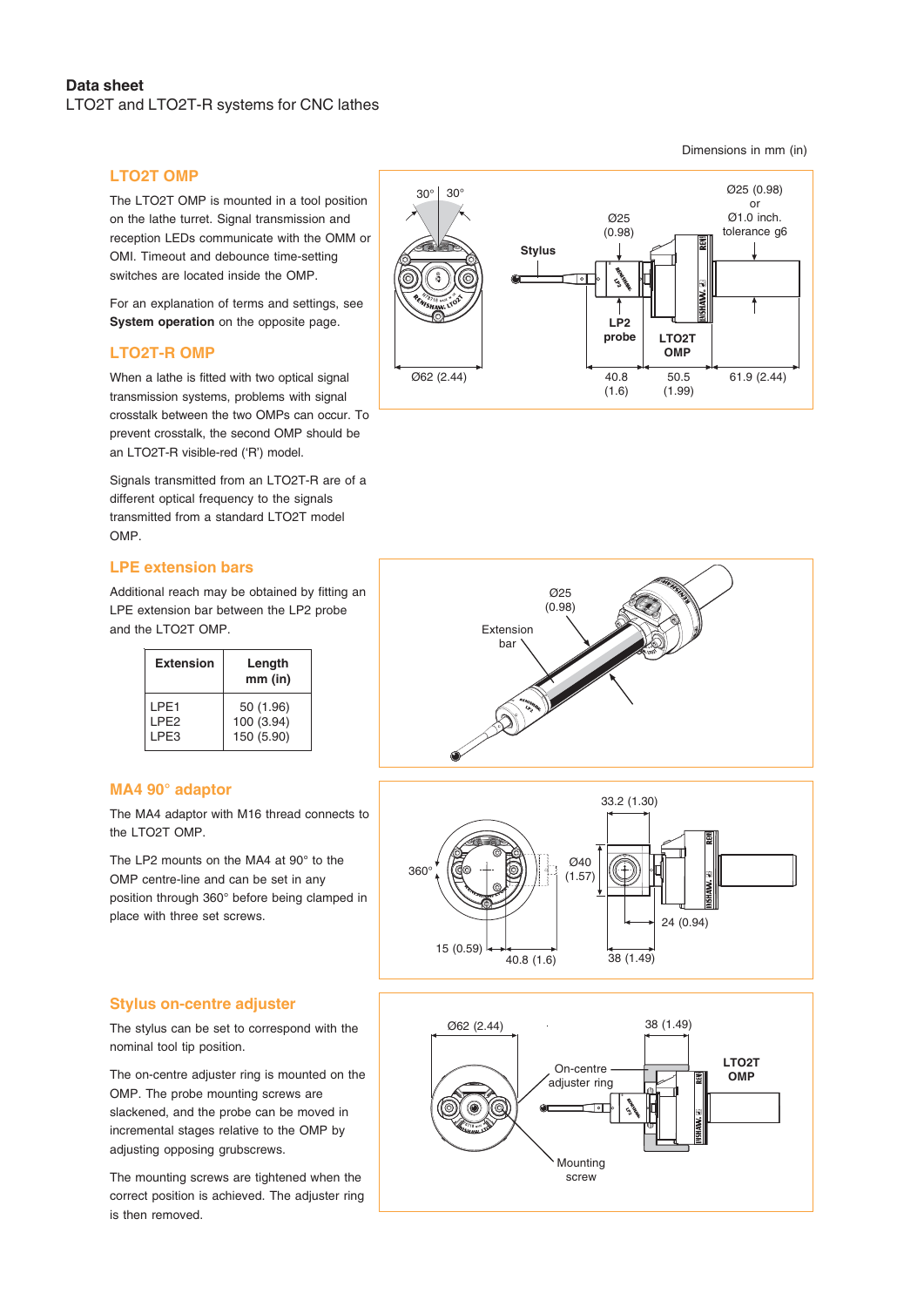



## **Signal transmission operating envelope**



The OMP must be within 4 m (13.12 ft) of the OMM/OMI.

The LTO2T OMP and OMM/ OMI diodes must be in each other's field of view, and within the performance envelope shown.

For the LTO2T-R, truncate the transmission plot to 2 m, as visible red light does not transmit as far as infrared. Use an OMMR instead of an OMM. The LTO2T-R cannot operate with an OMI.

# **System operation**

Before using the LTO2T probe, the program selected to 'drive' the probe must be verified. Incorrect programming may result in damage to the machine, workpiece and probe system.

**LTO2T system:** comprises LTO2T, LP2 probe, stylus, and either an OMM (one or two) and MI 12, or an OMI.

**LTO2T-R system:** comprises LTO2T-R, LP2 probe, stylus, and an OMMR (one or two) and MI 12.

The battery-powered LTO2T has two modes of operation:

#### **1. Standby mode**

To conserve battery life, the probe is held in standby mode until the CNC control sends a start signal, via the OMM or OMI, to the OMP receiving diodes. The start signal switches the probe to operating mode.

## **2. Operating mode**

During operating mode, probe signals are transmitted from the OMP transmitting LEDs to the OMM or OMI for onward transmission to the CNC control.

## **Probe switch-on**

The probe is switched on by one of the following options:

- **1. Manual start** (system with OMM + MI 12 only) Initiated by pressing the MI 12 manual start button.
- **2. Machine start** (factory set to this option) (system with  $OMM + MI$  12 or system with  $OMI$ ) Initiated by an M code generated by the program.
- **3. Auto start** (system with OMM + MI 12 or system with OMI)

Initiated by an auto start signal sent every second.

## **Probe switch-off**

The probe is switched off by one of the following options:

**1. Optical-on/Timer-off** (factory set to this option) A timer automatically returns the probe to standby if the probe is not used for 33 or 134 seconds (factory set to 134 seconds.)

#### **2. Optical-on/Optical-off**

A second start signal is generated by an M-code, which returns the probe to standby. The probe cannot be switched off for 5 or 9 seconds after switch-on (factory set to 5 seconds).